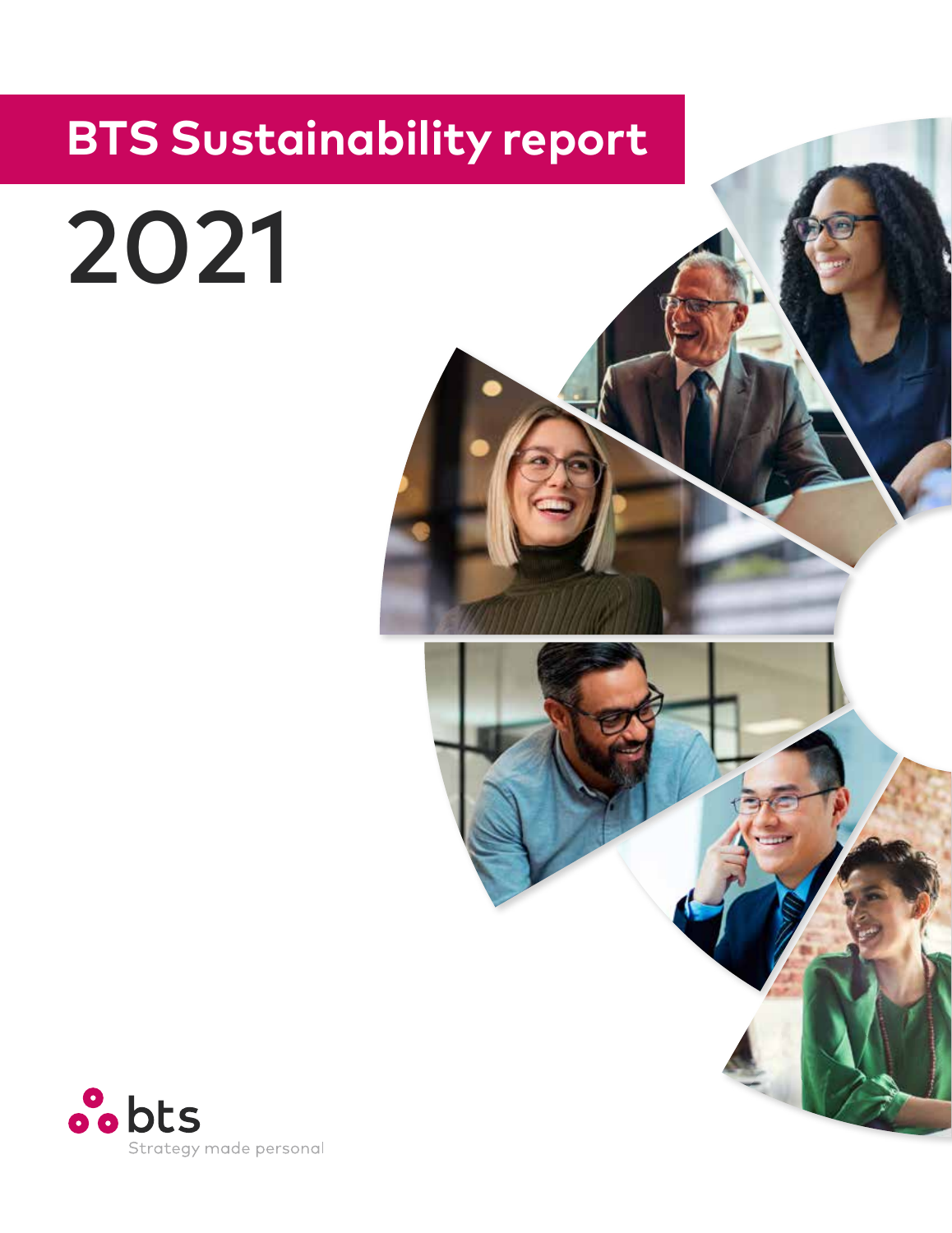# **Sustainability report 2021**

The Sustainability report has been prepared in accordance with the provisions of Chapters 6 and 7 of the Swedish Annual Accounts Act and encompasses the BTS Group in its entirety. BTS Board of Directors is responsible for this Sustainability report.

# **BTS as a catalyst for change and transformation**

BTS is a global professional services company for implementation of strategies and culture shifts founded in 1986 and headquartered in Stockholm, Sweden, with over 1,070 professionals located on six continents. BTS is listed on Nasdaq Stockholm.

BTS focuses on the employees when organizations are changing their strategy and culture, and works with leaders at all levels to improve their leadership. We help them improve their decision-making, converting those decisions to actions and delivering results through alignment, changed mindsets, and developed capabilities.

BTS has been designing fun, powerful experiences for over 35 years, that have had a profound and lasting impact on clients' participants and their careers. BTS inspires new ways of thinking, building critical capabilities and behaviors that employees and leaders need to improve business outcomes. *It's strategy made personal.* 

## **BTS's view on sustainability**

BTS's perspective on sustainability is holistic and includes both social, business and environmental perspectives. The company has, from these perspectives, developed a sustainable focus with relevant goals and activities where the company can both make an impact and contribute to a better environment. It is a combination of important areas, crucial for the sustainability work, that includes activities for the company's employees, clients and contractors. Within the environment areas we have: BTS's way of working, reducing climate footprint, support clients in their work, and microentrepreneurs in developing areas, prioritized.

BTS's sustainability policy, vision and values, and overall strategic sustainability goals form the basis of BTS's sustainability work. Sustainability work includes efforts to increase environmental, economic, and social responsibility and BTS has UN's Agenda 2030 as starting point within the following areas:

- Strong business ethics and responsible entrepreneurship for a sustainable culture.
- An equal and developing workplace.
- Supporting clients in implementing strategies within sustainability.
- Actions for a more positive environmental and climate impact.
- Social responsibility.

BTS's overall and strategic goal for sustainability summarizes the company's view on sustainability – BTS shall in an active way contribute to UN's Agenda 2030 with a special focus on high business ethics, an equal and developing workplace, a positive climate impact, and a strong sense of social responsibility.

A first, overall and measurable sub-goal, in order to externally verify that the company is moving towards this strategic goal, is to achieve at least 50 points in EcoVadis scorecard 2023. Additionally, BTS will follow up the sustainability work by continuously measuring the company's progress in relation to the following goals per focus area, see next page.

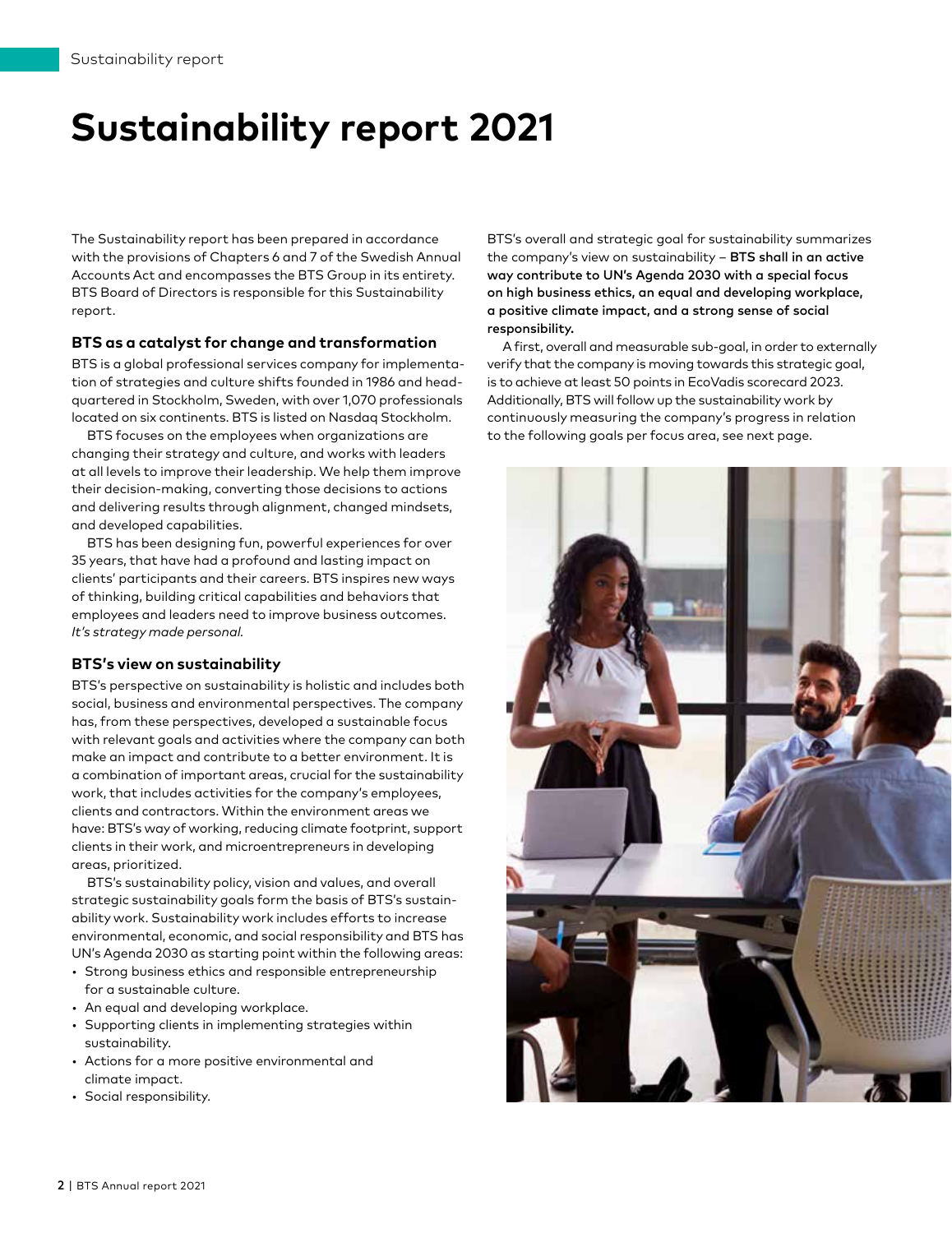| Focus area                                                                                 | <b>What BTS measures</b>                                                                                                       | <b>Goals 2025</b>                    | Outcome 2021        | <b>UN's Sustainable Development Goals</b>                        |
|--------------------------------------------------------------------------------------------|--------------------------------------------------------------------------------------------------------------------------------|--------------------------------------|---------------------|------------------------------------------------------------------|
| Strong business ethics<br>and responsible<br>entrepreneurship for<br>a sustainable culture | <b>BTS Code of Business</b><br>Conduct signed by all<br>employees                                                              | 100%                                 | 100%                | <b>8</b> DECENT WORK AND                                         |
|                                                                                            | Number of<br>subcontracters who have<br>signed BTS's Code of<br><b>Business Conduct</b>                                        | 100%                                 | Initiated follow-up |                                                                  |
|                                                                                            | Number of reported cases<br>of corruption or other<br>criminal crimes against<br>the company's Code of<br>Business Conduct     | $\circ$                              | $\circ$             |                                                                  |
| An equal and<br>developing workplace                                                       | Number of women<br>in the company                                                                                              | 50%                                  | 52.4%               | <b>8</b> DECENT WORK AND<br>GENDER<br>Equality<br>$\overline{5}$ |
|                                                                                            | Number of women<br>at higher leader levels                                                                                     | 45-55%                               | 24%                 |                                                                  |
|                                                                                            | Number of employees<br>promoted                                                                                                | 15-20%                               | 20%                 | <b>10 REDUCED</b>                                                |
|                                                                                            | Number of employees<br>with health and stress<br>support                                                                       | 100%                                 | 99%                 |                                                                  |
| Supporting clients in<br>implementing strategies<br>within sustainability                  | Number of customers<br><b>BTS</b> supports                                                                                     | 30                                   | 10                  | <b>8</b> DECENT WORK AND<br><b>5</b> GENDER                      |
|                                                                                            |                                                                                                                                |                                      |                     | <b>10 REDUCED</b>                                                |
| Actions for a more<br>positive environmental<br>and climate impact                         | CO <sub>2</sub> impact from flying                                                                                             | 10,000 tons<br>(21,000 tons<br>2019) | 1,200 tons          | 13 GLIMATE<br><b>17</b> PARTNERSHIPS                             |
|                                                                                            | Absorbtion of CO <sub>2</sub><br>through preserved<br>rainforest                                                               |                                      | 12.4 million tons   |                                                                  |
| Social responsibility                                                                      | Number of<br>microentrepreneurs,<br>leaders, students that<br>have participated in BTS's<br>sponsored programs,<br>accumulated | 1,000,000                            | 650,000             | <b>8</b> DECENT WORK AND<br>QUALITY<br>Education<br>4            |
|                                                                                            | Number of CSR partners                                                                                                         | 5                                    | 3                   | 11 SUSTAINABLE CITIES<br><b>17</b> PARTNERSHIPS                  |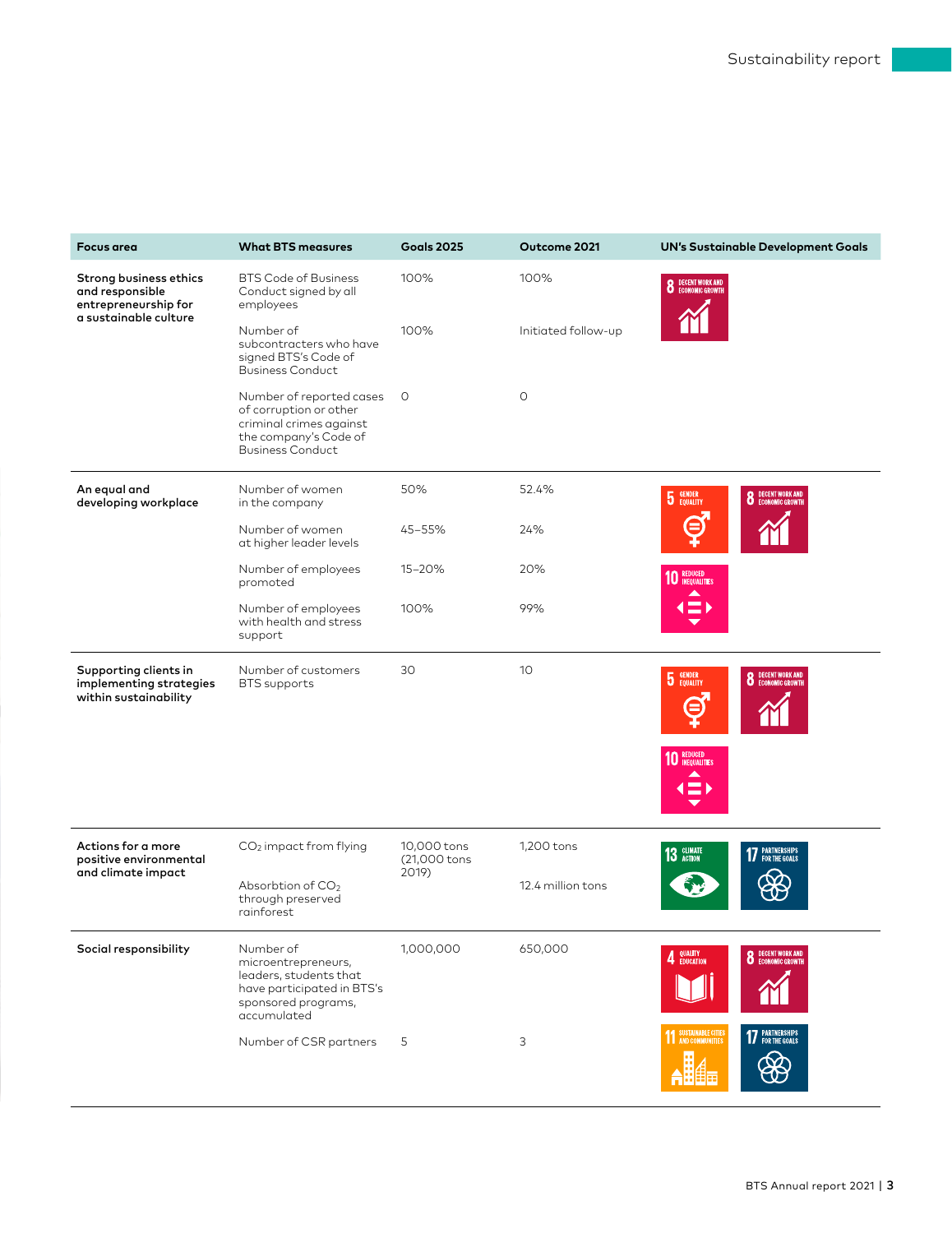# **Strong business ethics and responsible entrepreneurship for a sustainable culture**



### **Strong sustainable business culture**

Sustainability is, and has always been, a prerequisite for BTS's growth and has helped to attract new employees and clients. The culture is recognized as having a strong work ethic and has embedded good business ethics internally and for all assignments BTS is engaged in.

Employees cannot accept payments from third parties who might influence, or be perceived to influence, objectivity when making business decisions. Potential risks include partnerships that require the purchase of material or services from vendors, clients' expectation to be compensated for attending BTS client events, and the benefits the BTS sales organization offers when a client is evaluating suppliers. The processes followed by local leadership and management ensure that these risks are reduced to a minimum. BTS has not had any reported cases of corruption during the year.

### **Important policies for IT-security**

IT security is a prioritized area as the company's operations are built on different data and educational platforms. In client engagements, different levels of confidential documentation is managed and the immaterial assets and systems need to be protected from breaches. The company has nine different IT and security policies that regulate the use of equipment, behavior, systems and applications.

During 2021 the company ran two digital education programs for all employees which focused on security in email communication and on different social platforms, educating the staff in how to avoid outsiders from getting access to BTS's internal systems.

#### **BTS's Code of Business Conduct for subcontractors**

BTS's suppliers are mainly contracted consultants within leadership, sales training, and coaching. These consultants follow the same quality demands as the company's employees and they must also follow the same BTS Code of Business Conduct.



# **A sustainable and equal workplace**

#### **A business culture characterized by diversity, equity, and inclusion**

People make the difference; within all enterprises, people create value. Attracting talent, as well as developing and retaining skilled employees, is critical for us to be able to deliver favorable results and achieve long-term success. This is especially important in the professional services industry where the quality of employees' work has a direct positive correlation with customer satisfaction and profitability. As a result, BTS offers many benefits, and maintains a sound company culture, to ensure that BTS remains an attractive employer.

Today's labor market is significantly more mobile than ever before. Employees are more focused on sustainability, individual development, demanding better support, training, and a good work environment. As a result, employers must make a strong effort to attract and retain the right people. BTS's global recruitment process helps match BTS business expectations with employee expectations.

BTS leaders listen continuously to their employees to remain an attractive employer. Management conducts an employee survey every year to analyze the current attitudes of employees, the culture, the workplace, as well as to ask for feedback on improvement opportunities. From this information, leaders formulate action plans to ensure that BTS continues to have engaged employees.

## **Employees' health and security in focus**

One of the greatest risks in business today is overworked employees, pushing themselves to the limit. Through BTS's global planning teams and local leadership, BTS mitigates this risk by acting early when BTS sees patterns of excess working hours beginning to develop.

The nature of work at BTS can influence the work-life balance as many assignments require travel, sometimes to other regions. The situation has been different during 2020 and 2021 when travel was dramatically limited both locally and globally. This presented new challenges as employees could not travel to an office and meet colleagues. To avoid isolation, which could have had a negative psychological impact and caused stress, virtual meetings were organized locally, regionally, and globally to get people connected, build engagement, and to align around best practices in order to plan and work remotely and stay safe and in balance.

In 2021, activities to create a workplace of comfort and safety accelerated as different initiatives and offerings to support employees' health – like stress management, physical activities, and different types of consultation – were offered via the organization TaskHuman. Employees were offered support in areas such as mental and physical health, finance, home and family, diet, and personal development. In total the company invested 564 workdays of time, with personto-person conversations, together with TaskHuman.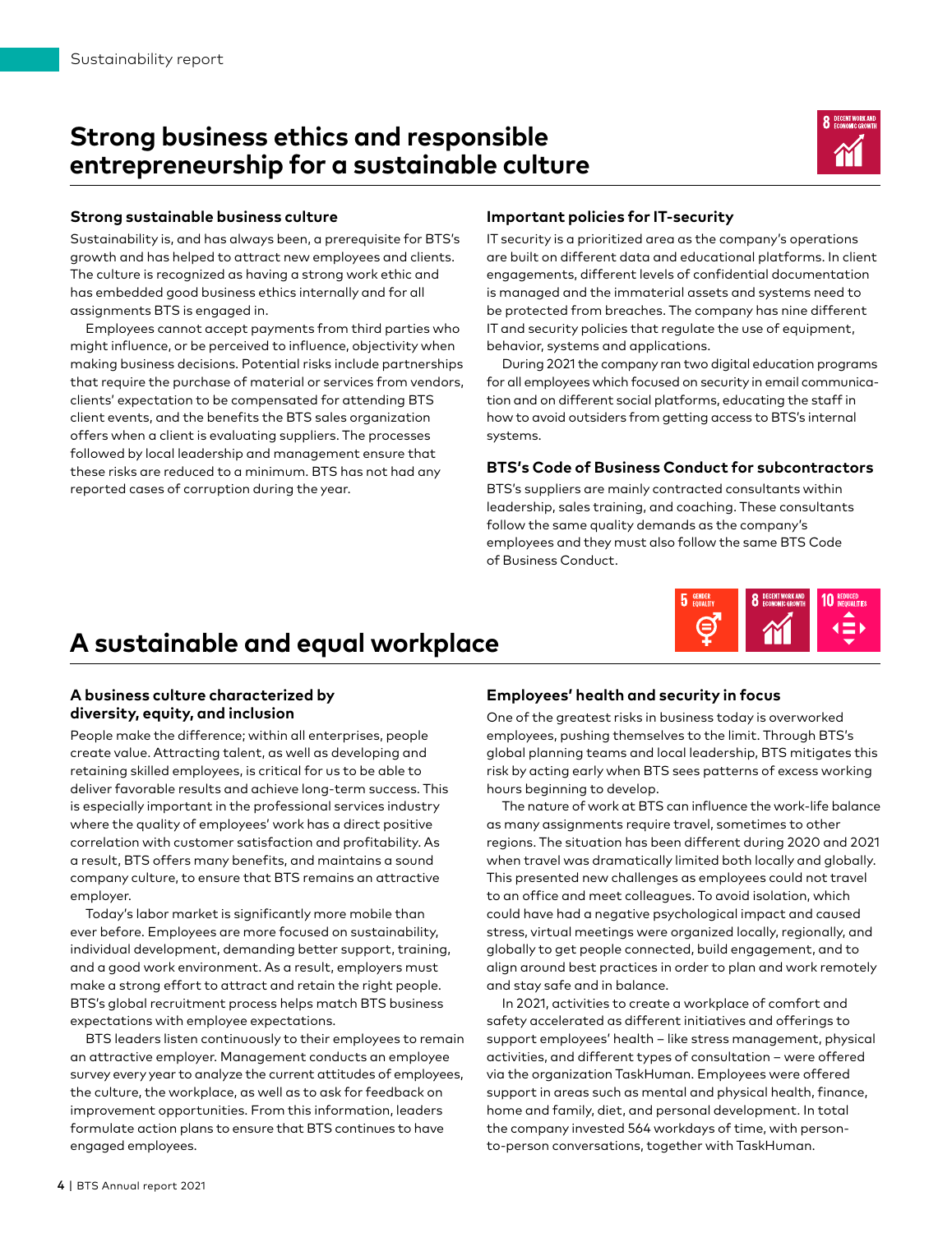# **Gender balance**

For BTS, long-term sustainability, dynamic operations and gender balance is important, and they are all taken into consideration in the recruitment and selection process. The share of female employees was 52.4 percent for 2021.

#### Average number of employees during 2021

| Men                          | Women | Total |
|------------------------------|-------|-------|
| 509<br><b>**************</b> |       |       |
| 47.6%                        | 52.4% | 100 V |

Over the last several years BTS has analyzed the gender mix among consultants. The gender balance was about equal at the lower and mid-levels. For higher leader levels there were 24 percent women and in the management team 25 percent women. The target is 50 percent.

The pandemic has led to an opportunity to offer even more flexible working conditions, with fewer long-distance trips, which may help to create more diversity in the consultant organization and at higher levels.

#### **Equal treatment**

BTS believes it is fundamental that all employees, without discrimination, are given the same opportunities for personal development and job satisfaction, enjoyment at work, and understanding of their role in the organization. BTS offers a safe and healthy working environment, characterized by equality, pluralism and respect for the individual based on the following principles:

- Everyone has the right to be treated with dignity and respect.
- BTS does not tolerate discrimination or harassment on the grounds of gender, ethnicity, disability, nationality, religion, philosophical belief, political belief, age, sexual orientation, family status, trade union activity or any other factor.
- BTS adopts fair and inclusive practices throughout BTS operations and seeks to eliminate all prejudice, discrimination, bullying and harassment.



All employees have a personal responsibility for the practical application of these principles in their day to-day activities and must report if they have an experience that contradicts these principles. Non compliance with policy will not be tolerated and is acted on accordingly by senior local management. BTS has not had any reported cases of violation during the year. All employees have signed the BTS Code of Business Conduct.

In 2021, BTS continued to implement a more direct and collective approach to questions that concern diversity, equity, and inclusion.

Through a cross/regional program the company developed a well-thought-out client orientation for diversity, equality and inclusion that builds on the program BTS South Africa established during the last couple of years. The company has made intentional efforts to secure that BTS's core values around diversity, equity and inclusion are maintained consequently in client engagements and in the internal culture.

#### **Personal development**

During 2021, BTS offered consultants an average of 10 hours of organized training and development in the following areas:

- BTS's direction and priorities for 2021.
- Digitalization's impact on the operations.
- A virtual exposition with 70 workshops of selected programs by management and BTS ten areas of expertise.
- Diversity, equity, and inclusion in North America BTS delivered 27 training hours per employee.

In addition, training for specific job roles have been delivered where needed.

For people at pivotal levels of leadership, BTS has mandatory development programs, to support personal development and to keep the company culture intact. These programs have been designed to make sure that leaders lead according to BTS's values and to ensure that the culture evolves sustainably.

During BTS's two-week onboarding program, new employees are introduced to BTS's vision, mission, and ways of working within BTS's ten practice areas. This ensures that they gain a better understanding of BTS's responsibility to its clients, fellow employees, and the environment. Senior leaders deliver these onboarding programs, allowing them to connect with the new hires by listening and discussion.

At the director level, consultants' responsibilities increase, and they are tasked with leading and managing individuals and teams. A new leader playbook was developed during the year that summarizes key elements in what great leadership means at BTS.

#### **Personal development plans with increased accountability**

The company has clear personal development plans with a number of competence levels – one plan for consultants, one plan for operations and one for administrative employees. Number of people who took a career step to a next level were 219, corresponding to 20.5 percent of all employees.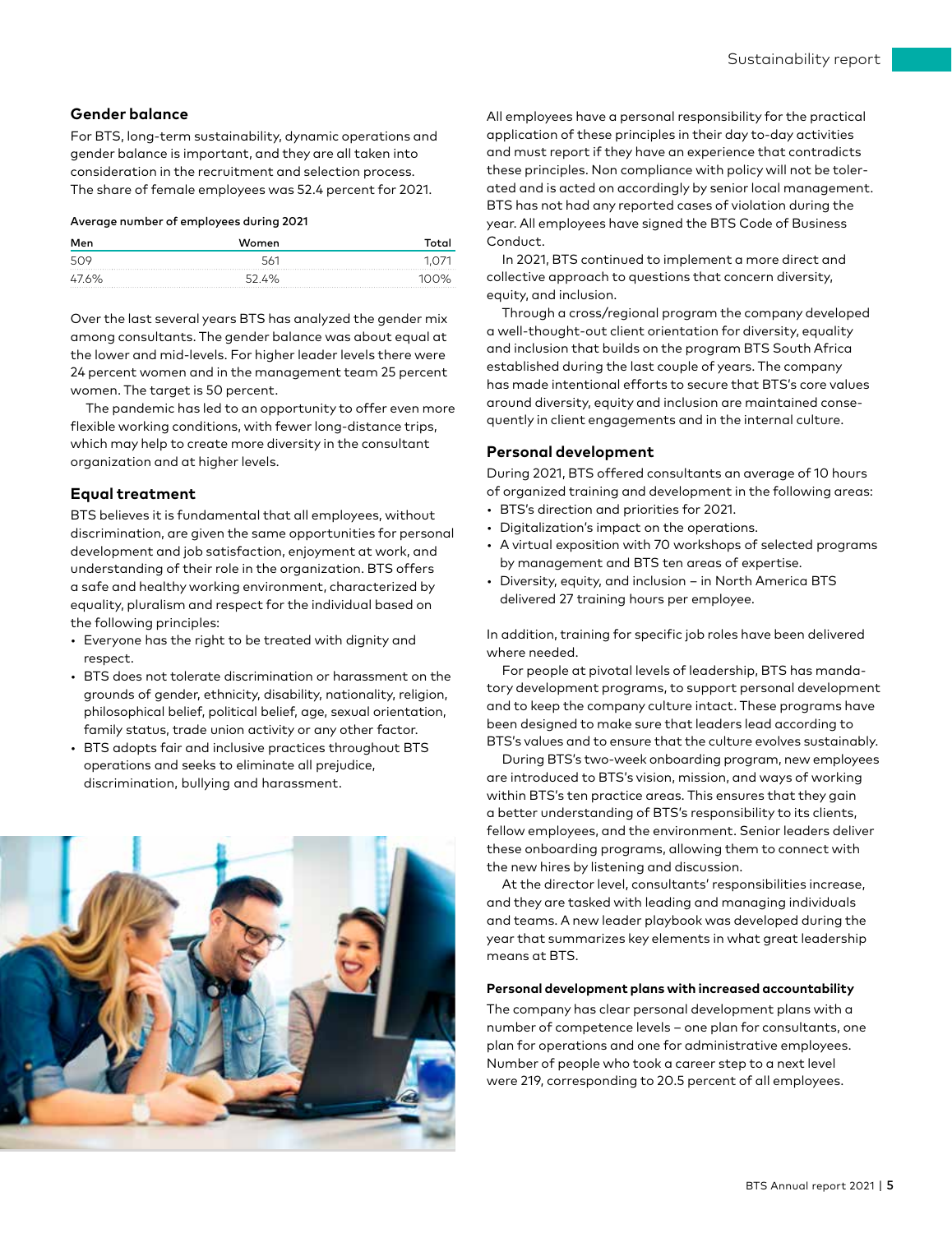# **BTS's core values**

BTS's core values are designed to maintain BTS's unique culture of respect and trust. They play a critical role in employee development, evaluating the yearly performance of leaders and employees, as well as in appraisal discussions at the end of the year.

#### **Positive spirit and fun**

- We believe that a "can do" attitude and humor enhance a successful business.
- We believe in looking at problems openly and view them as opportunities.
- We strive to maintain a good spirit.

#### **Honesty and integrity**

- We believe in being loyal to those who are not present.
- We believe in giving and receiving feedback constructively.
- We believe in treating people as equals and in respecting others' differences.

#### **Opportunities based on merit**

- We reward and provide people with opportunities based on results and competencies.
- We make decisions and evaluate ideas based on their facts and merits.
- We achieve success through hard and effective work.

#### **Putting the team first**

- We believe that BTS's success depends on teamwork, and if the team needs support we do our very best to provide it.
- We believe in putting the team first in individual decisions and in thinking of the individual in team decisions.

#### **Lasting value for clients and people**

- We strive to build up long-term relationships with our clients to create a legacy for the client and his or her staff.
- We focus on driving results forward – in learning, improved behavior and business performance.
- We encourage the learning, development and rewarding of BTS and its staff.
- We create our growth through our clients' success and our active business generation.

#### **Excellence through professionalism**

- We strive to deliver top-quality solutions and services, within deadlines, to exceed client expectations.
- We balance clients' and BTS's competencies, best practices and methods to achieve optimal results.

## **Stevie Award for "Great Employer"**

Stevie Awards in the US recognized BTS again in 2021 as a great employer. The Stevie Award of Great Employers recognizes the world's best employers and the HR organizations and HR related solutions that help to create great places to work. More than 600 organizations of different sizes were nominated in a number of different classes.



BTS has also been recognized as a "Great Place to Work" by the company Great Place to Work.

# **Human rights**

BTS follows the United Nation's declaration of human rights and does not see any risks that violate the human rights in BTS's operations. The company follows the labor laws that are applicable in the countries and states where the company operates.

The company has clarified the employees' rights in a health and security policy that aims to secure that all employees get the support and back-up they need in different situations within and outside of BTS. The policy is a guide to management teams in different countries and shall connect to the laws and regulations that are applicable in the countries and states where BTS operates. Areas included are: terms of employment, norms of behaviors, code of conduct, and how deviations are reported, employees' development, support for better health, and norms for work at the office or from home.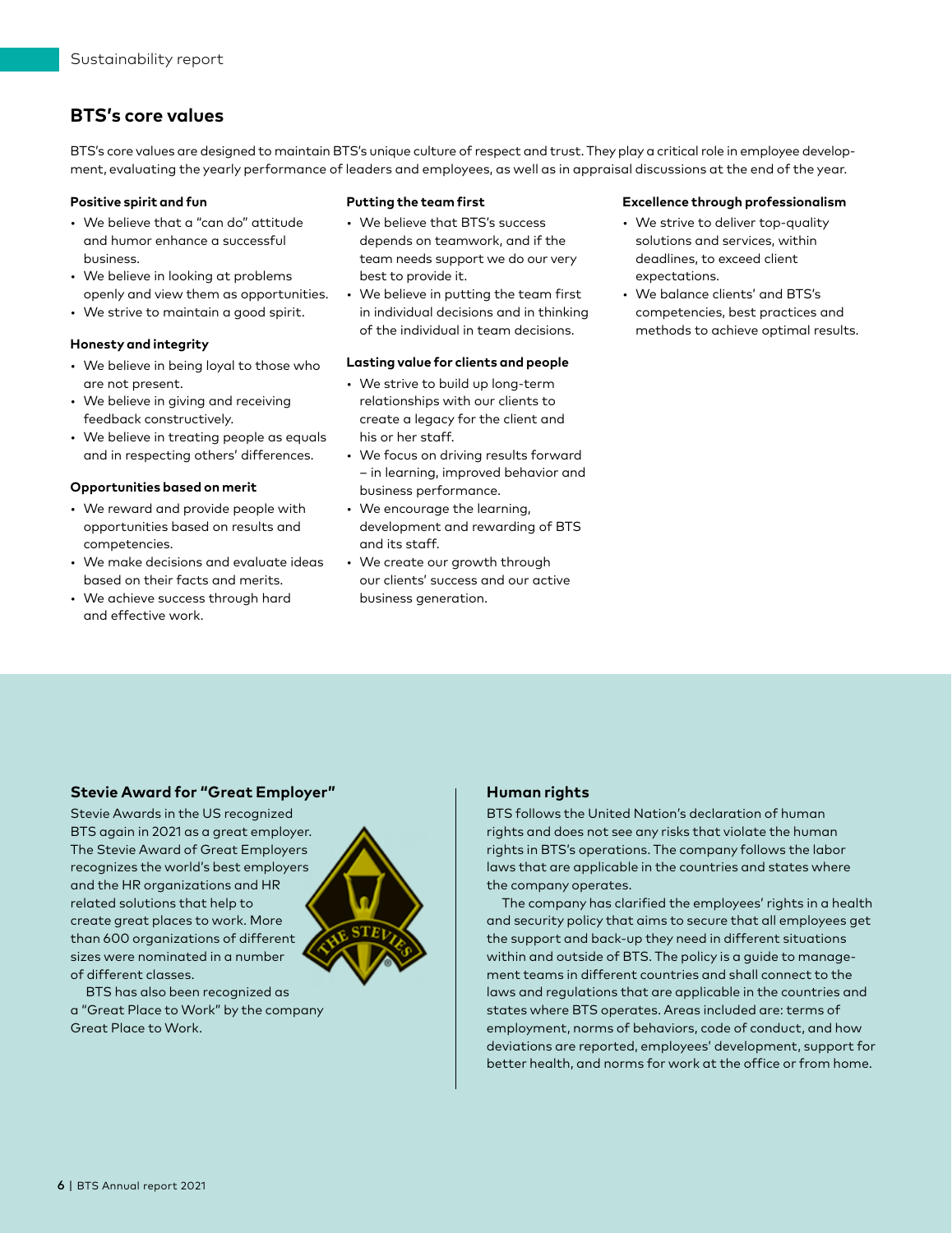# **Supporting clients in implementing strategies within sustainability**



A part of BTS's operations are customized programs that support clients in their sustainability work, by exposing clients' employees to different situations where they learn to do trade-offs between short- and long-term results with regards to environmental and safety impact. Thereby, leaders and employees get a better understanding for long-term success in developing sustainable business processes.

During the year BTS was engaged in supporting the implementation of eight clients' sustainability strategies and innovation processes, and supported culture change in regards to diversity and inclusion for twelve clients.

In 2021, BTS continued to assist the company's clients with themes around how to lead and coach teams in the new, challenging environment – both when it comes to remote work and work at the office, in the form of webinars for larger audiences and directed events/workshops.



# **Actions for a more positive environmental and climate impact**



BTS supports the environment in two ways – by thinking about how the company can impact the environment through BTS's work – and how BTS can support organizations working to improve the environment.

# **Reduce and recycle**

As a professional services organization without production or manufacturing functions, BTS's environmental impact is mainly limited to keeping offices and business travel. Nevertheless, BTS works to actively minimize BTS's environmental impact and contributes to a more sustainable society by optimizing energy consumption and using environmentally friendly products and services.

In service of this, BTS uses video-conferencing and other technology to connect virtually rather than by physically travelling, and by helping BTS's clients to do more digital conferencing.

BTS also focuses on recycling consumable supplies used in the business. In addition, operations at BTS comply with the principles of efficient resource usage (optimized use of non-renewable resources) and adopts an eco-cycle approach (recycling of resources). Of the company's offices, 41 percent reported having a sorting process for recycling at the office. A prerequisite for this is countries' organization and infrastructure for recycling.

Due to the nature of BTS's business, the company has decided not to set specific environmental targets for indicators such as energy consumption, water consumption, hazardous waste, and non-hazardous waste since these are not material factors of sustainability for BTS.

# **Reducing global carbon emissions**

BTS's ambition is to become carbon negative and has, since 2010, invested in protecting the planet's most endangered species, and the threatened forests they rely on, by supporting the organization Rainforest Trust<sup>1)</sup>. They in turn help to protect endangered rainforest areas in South America, Asia, and Africa and BTS provides both funding, to acquire acres of rainforest, and digital engagement to the trust to support fundraising and generate awareness.

Since March 2020, virtual ways of working became the norm for us, as well for BTS's clients, which reduced BTS's and clients'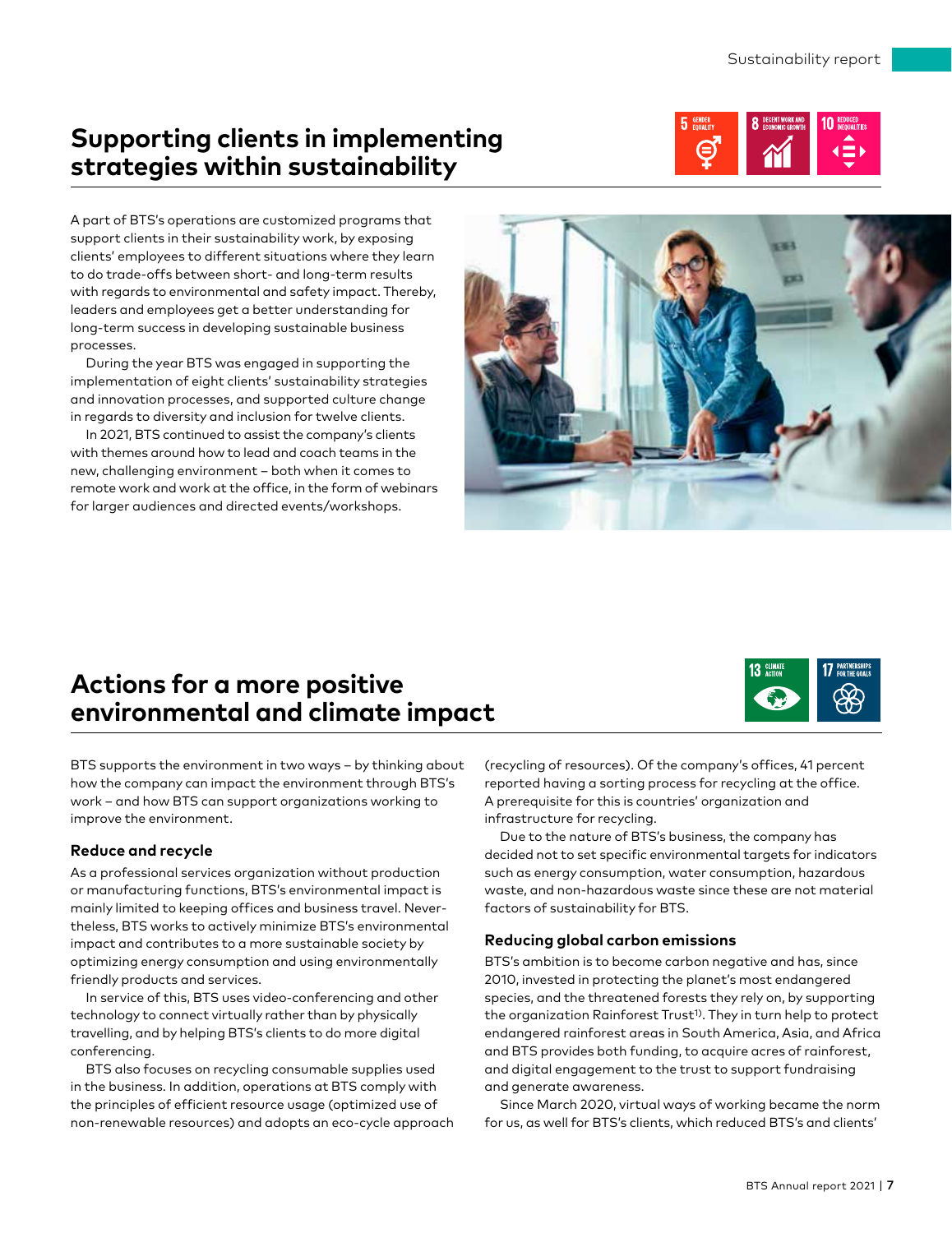carbon footprint considerably. BTS's flight footprint during 2021, was reduced by approximately 95%, in comparison with 2019 when the estimated emission was 21,000 tons, to an estimated total emission of 1,200 tons carbon dioxide.

To support the need to reduce carbon dioxide emissions BTS is driving a number of different initiatives:

#### **Within BTS:**

- a) Continue using virtual meeting platforms to reduce travelling.
- b) Investing in activities together with the Rainforest Trust to preserve rain forests and endangered species.

#### **For BTS's clients:**

- a) Offer digital and virtual learning and communication platforms to reduce the need to travel, which has a very strong impact when cross regional meetings can be conducted online.
- b) Provide for self-paced studies through digital learning solutions.
- c) Provide digital communication platforms in physical workshops, thereby reducing the need for printed material.



#### **BTS investments together with Rainforest Trust**1)

In 2021 BTS continued to support the Rainforest Trust and pledged a donation of \$10,000 to Create a Wildlife Corridor for tigers in Thailand, which meant that 1,016 acres<sup>2)</sup> were preserved, an area that can absorb 122,462 tons carbon dioxide.

BTS total investments with the Rainforest Trust, since 2010 have helped preserve 31,114<sup>3)</sup> acres of rainforest, that yearly absorbs 12.4 million tons of carbon dioxide (from being emitted in the atmosphere) and that also protects endangered species.

#### **Below is a breakdown of BTS's contributions and the acres preserved:**

- 2010 and 2011 Donation of \$20,000 to Las Tangaras, Colombia → 200 acres
- 2014 and 2015 Donation of \$12,000 to El Jaguar, Colombia → 300 acres
- 2015 Donation of \$10,000 to Sumatra, Indonesia  $\rightarrow$  2,933 acres
- 2016 Donation of \$431 to Balanga, Congo  $\rightarrow$  560 acres
- 2016 Donation of \$10,000 to Airo Pai, Peru → 9,009 acres
- 2017 and 2018 Donation of \$20,000 to Borneo, Indonesia → 10,000 acres
- 2019 Donation of \$10,000 to the Community Empowerment Project, Liberia → 4,310 acres
- 2020 Donation of \$10,000 to Save West Africa's Last Intact Forests, Liberia → 2,786 acres
- 2021 Donation of \$10,000 to Create a Wildlife Corridor, Thailand → 1,016 acres
- $1)$  Rainforest Trust purchases and preserves the most threatened tropical forests, saving endangered species.

2) One acre corresponds to 4,047 square meters.

3) Through a set-up with other partners matching BTS investments, the total protected rainforest is estimated to 63,759 acres, which absorbs an estimated 25 million tons carbon dioxide from being emitted in the atmosphere.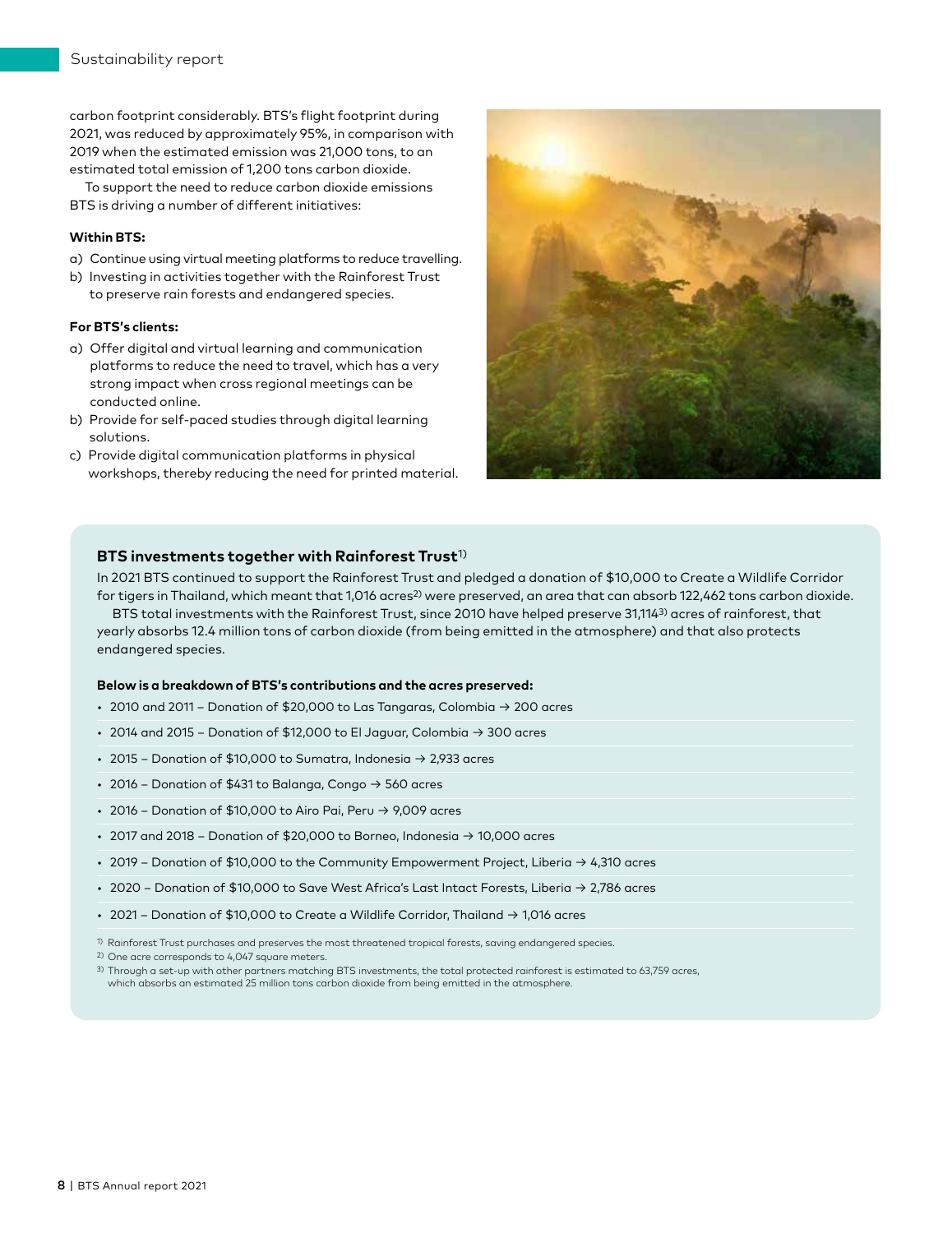# **Social responsibility**



# **BTS supports entrepreneurship and leadership for a sustainable world**

Social responsibility is at the core of the BTS identity. By investing in people and societies across the globe to improve lives, BTS is working to create a better world. This is why BTS has branded BTS's corporate social responsibility work "BTS Social Impact".

Through stronger focus on creating impact, BTS provides skills training for entrepreneurs, underserved populations, students and teachers. The company equips education and non-profit leaders to drive bigger impact in their work and thus invest in our planet for a sustainable future. BTS Social Impact has, since it started, helped an accumulated volume of 650,000 persons.

BTS partners with a number of important stakeholders to help them reach their target audiences. These include: BTS clients: BTS partners to support BTS clients'

selected Corporate Social Responsibility (CSR) efforts – strategically, innovation processes, diversity and inclusion.

Educational institutions: BTS develops school leaders and administrators.

CSR institutes: BTS joins forces to develop female and male entrepreneurs in developing countries.

Non-profit organizations: BTS offers education programs that improve leadership.

Communities: BTS develops selected populations and increases citizens' quality of life.

Non-profit divisions of banks: BTS supports small business owners who receive micro-finance loans.

# **BTS's Social Impact domains**

**Equipping education and non-profit leaders to drive bigger impact**

#### **BTS Spark:**

Leadership development and mindset coaching, workshops, webinars delivered by BTS network of facilitators

**Multipliers for non-profit organizations:**

Traditional (clientspecific) and open enrollment sessions delivered by BTS

**Providing skills training for entrepreneurs, underserved populations, communities, families, and students**

#### **BTS One for One for entrepreneurship:**

Business simulations to promote microentrepreneurship and financial literacy, delivered by BTS partners

#### **BTS Sustainable community:**

 Supporting development of local communities' sustainability through education programs for communities, entrepreneurs, families, and students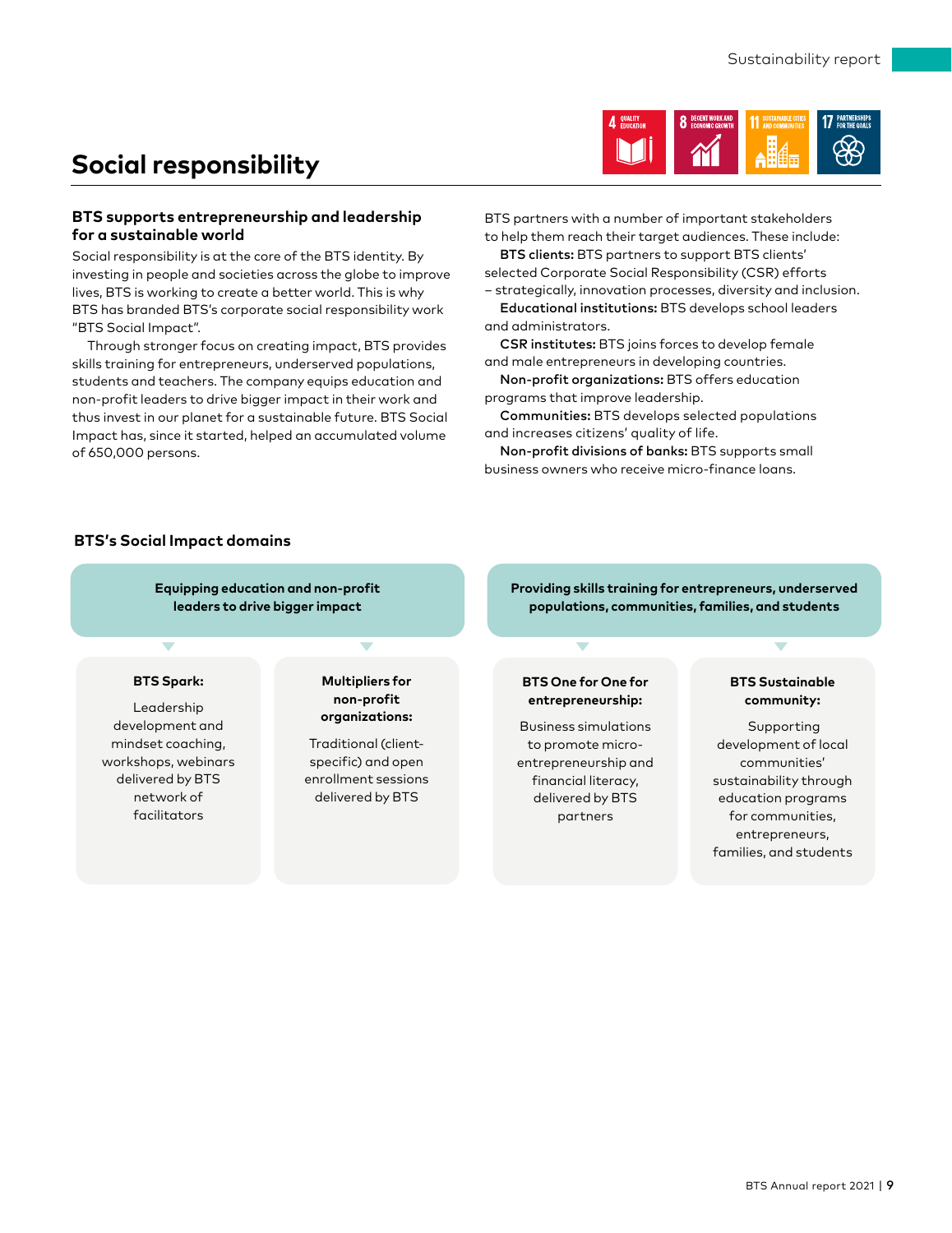**Equipping education and non-profit leaders to drive bigger impact**

# **BTS Spark**

BTS Spark continued to increase its presence and impact during 2021 by supporting school leaders and teachers with coaching for increased resilience and leader capabilities under yet another challenging year. Schools around the world were forced to continue with a flexible workplace and be innovative in how to educate students in new ways. The company's support played a vital role by helping faculties lead their institutions through the uncertainty, complexity and pressure the pandemic caused.

From the three hubs in Australia, UK and North America, BTS Spark reached over 2,300 leaders with coaching and workshop-related programs; delivered a new leader program for over 800 young leaders, and delivered webinars for over 1,300 teachers. As the majority of the work continued to satisfy school leaders in these three regions, it was great to be able to use the company's global network of coaches and expand the services to Kenya, Hong Kong, and Indonesia.

In 2021 an initiative was taken to develop the BTS business model, *One for One*, for selected clients to also include coaching; for every client paying for the coaching of five leaders, BTS offers free coaching to a person within the BTS Spark audience.

Up until 2021, BTS Spark has supported 17,472 leaders in educational institutions, with an increase of 4,431 in 2021.

## **Multipliers for non-profit organizations**

From its office network, BTS offers leadership development aimed at non-profit organizations that have other important non-profitable goals for their operations. Deliveries consist of traditional (client specific) and open leadership programs delivered by BTS.

**Providing skills training for entrepreneurs, underserved populations, communities, families, and students**

## **BTS One for One for entrepreneurship**

The ambition of BTS *One for One* is to offer a participant in an underserved environment a free or highly subsidized education for every paid client participant at a BTS program, thereby supporting training for entrepreneurs, students, families in developing countries, and underserved populations in developed countries.

The solutions include customized business simulations for entrepreneurs starting a business, managing a small agriculture business, and business simulations for families and students around household economy. During 2021, a new project was initiated together with BTS key partner for *One for One*, German Sparkassenstiftung for International Cooperation and a team of experts, on climate change and farming, to develop a farming simulation to create a sustainable and resilient farm in the future – taking the global climate change into consideration. The development program is planned to launch in the fall 2022.

The deliveries of *One for One* were less impacted by the pandemic during 2021 than 2020. This was possible due to virtually delivered programs and somewhat lifted travel restrictions during 2021.

During the year 848, programs were run for 13,876 participants.

- Household savings game 351 sessions.
- Micro business simulation "Get to know the numbers" – 336 sessions.
- Farmers simulation 161 sessions.

Since 2010 the BTS programs with Sparkassenstiftung have reached 141,376 participants.

#### **BTS sustainable communities**

BTS's main partner in this area is Avo Vision in South Africa, which is 49% owned by BTS. Through Avo Vision, BTS offers subsidized education for local communities and institutions, primarily in South Africa, with programs for entrepreneurs, families, students, immigrants and other underserved populations. The programs mainly addresses various development initiatives such as housing, financial literacy, tree felling, in combination with entrepreneurship, water and energy supply; learning in order to make better decisions for quality of life and to create a more sustainable society.

In 2021, Avo Vision reached an accumulated audience of 498,453 participants, with an increase of 48,600 participants during the year.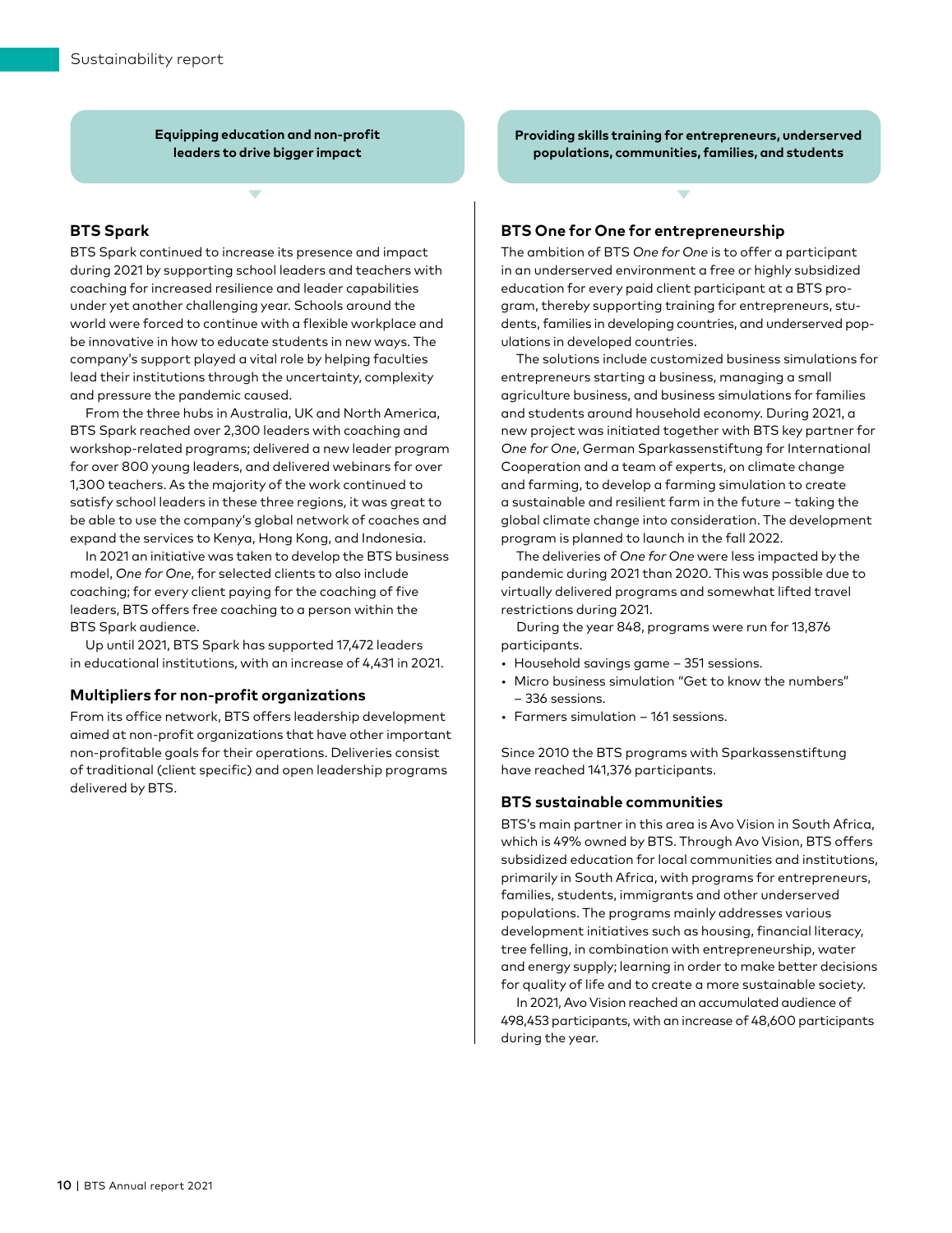# **Example of BTS projects for sustainability**

How BTS supports clients with implementation of strategies, innovation and strengthening a culture of diversity and inclusion.

### **Anglo American GameChangers Leadership Journey**

BTS has continued the partnership and collaboration with Anglo American and the Cambridge Institute for Sustainable Leadership (CISL). Anglo American have set ambitious targets across their global sustainability pillars: Trusted Corporate Advisor, Thriving Communities, and Healthy Environment. Targets include Carbon neutrality for some operations by 2030 and all by 2040. Others include water and energy reduction, school education, and increased biodiversity for areas within influence of their mining operations.

The goals are deliberately ambitious and designed to challenge the organization to lead and innovate. One of the keys to achieving them is to accelerate the execution of their sustainable mining plan through key personnel who can directly and immediately influence the plan. The question was – how to ensure this target population was aligned with the plan and had the right capabilities to execute it.

BTS partnered with CISL, to create a customized 4 months, multi-module leadership journey, that included a digital simulation experience; In teams, the leaders strategically managed a simulated mining operations for 15 years, where they would experience sustainability-related challenges and opportunities. The teams experienced the short- and long-term impact of their decision-making across different stakeholder groups and ultimately had to balance key financial, environmental and societal metrics.

Since 2019 over 300 leaders have taken part in the leadership journey.





## **Supporting Red Cross**

BTS has, in a pro-bono capacity, served the Red Cross for a number of years by developing key capabilities in the organization. In 2021, the training was aimed at customer services and logistics. A team of 8 BTS consultants (4 women and 4 men) delivered 10 impact workshops with 20 hours of collaboration for 112 students. 3 students participated in a mentoring program.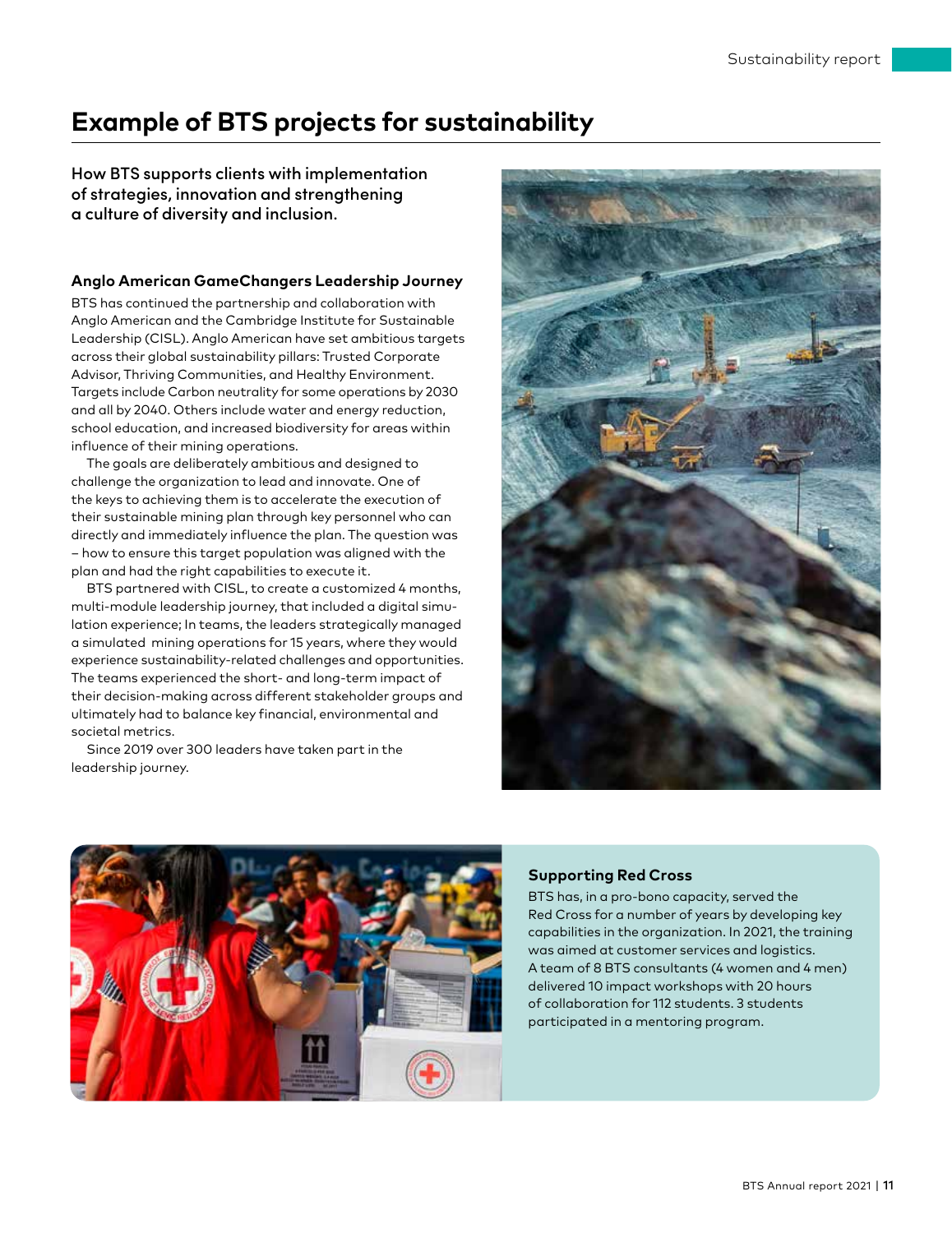## **Diversity and inclusion for a software company**

BTS had the opportunity to work with a global software company that did not like the fact that their internal culture did not match their marketplace values. BTS designed a ninemonth *Inclusion Catalyst* experience to disrupt and shift the current mindset of senior leaders to enable them to drive culture change within the organization for diversity and inclusion. This journey included an intercultural assessment that was debriefed for group and individual results, one 1/2-day workshop, four small group pod sessions, and two reconnects that were held in the middle and at the end of the journey. Senior leaders were given the opportunity to learn how to have hard conversations by increasing their quotient for discomfort while growing their relational maturity. This led to the following results:

- Senior leaders increased participation in DEI activities.
- Attendance was prioritized by senior leaders and averaged over 93% – increasing authenticity, empathy, and inclusivity.
- Senior leaders chose to continue their pod coaching sessions at the end of the journey.
- Completed cohorts increased their intercultural competence based on pre-post results of the intercultural assessment.

Based on the personal transformation and systemic change results the company witnessed, they have decided to include five next-level leader cohorts on a similar journey beginning in 2022.



#### **Avo Vision supporting the government in South Africa**

This is an incredible achievement that Avo has been part of driving over the past couple of years through BTS's partnership with the Forest Stewardship Council (FSC) and the Department of Environment. A system of water credits, generated through small green incubators in South Africa, enables global organizations, who can now claim their water offset points through this, and future transactions, in much the same way as carbon is currently offset. Their money goes back into the landscapes to maintain the water security generated by the efforts of small-scale producers.

## **Diversity and Inclusion for Bowmans**

Based on an employee and work climate survey, Bowmans refocused their Diversity and Inclusion (D&I) architecture as a key enabler in creating an inclusive working environment in line with their future growth strategy. Employee development and training was identified as one of the key initiatives in achieving the D&I strategy. As a first step in this journey, Bowmans partnered with Avo Vision to address unconscious bias in the organization in Kenya (Nairobi), Mauritius (Moka), South Africa (Cape Town, Durban, Johannesburg), Tanzania (Dar es Salaam), Uganda (Kampala) and Zambia (Lusaka). Out of the 48,000 participants, 25 percent were urban and 75 percent rural, 36 percent were male and 64 percent were female.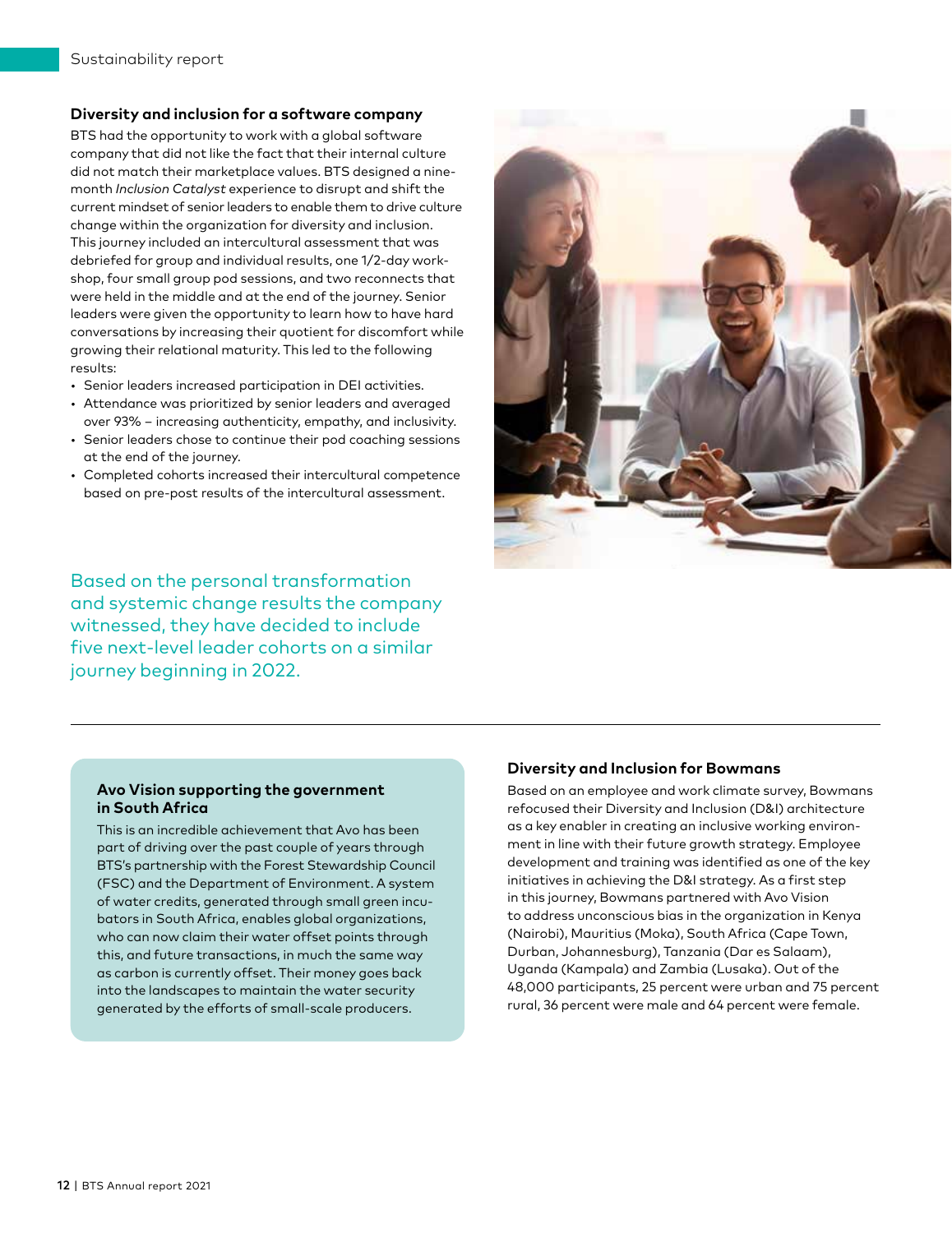# **Examples of how BTS supports leaders with leadership skills and coaching**

# **Literacy and numeracy support initiative in Australia**

In Australia, the Middle Years Literacy and Numeracy Support (MYLNS) Initiative for the Victoria Department of Education continued into its third year with an additional 150 teachers opting for a coaching program with BTS Spark. MYLNS teachers provide students with additional teaching support to improve their literacy and numeracy.

# **Powerful conversations in Australia**

BTS's *Powerful Conversations* coaching program for Directors of Educational Leadership in New South Wales also continued into its third year as BTS welcomed 22 new Directors for coaching, plus 26 Directors who opted to extend their coaching by enrolling in Supporting School Improvement modules. In addition, 60 Principal School Leaders and Principal Coach Mentors were also able to commence the program in 2021.

Since 2018, 163 DELs have participated in *Powerful Conversations* coaching. Participant feedback shows that:

- 98% have changed their leadership as a result of the coaching.
- 96% recommend the coaching to colleagues.

"After two years of quite intense stress, and then completing *Thriving for Tomorrow*, I can honestly say I feel like me. My mind is calmer. I have grown. The most important part is that I know I have several strategies to keep myself well and build positive habits for myself."

 *– School Principal*



"As each session rolled out, I learnt a little more. It was at times like a snowball rolling down the hill, as my knowledge and understanding of myself and my role as a Principal Coach Mentor grew exponentially. The course has had a profound impact on me, and how I do my work."

 *– Principal Coach Mentor, New South Wales*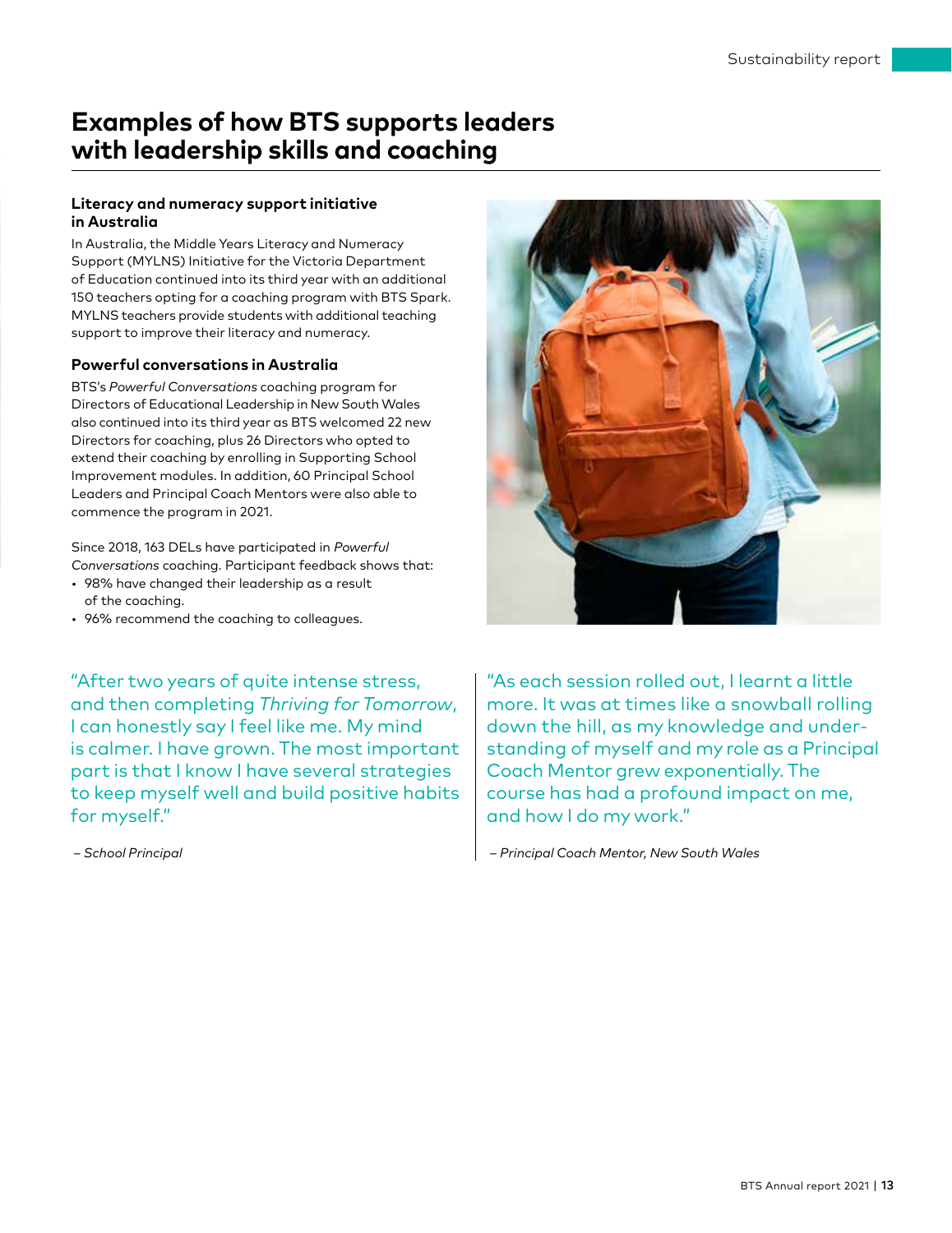# **Powerful conversations in Kenya**

BTS was delighted to be able to support Dignitas in Kenya, a non-profit which empowers educators to transform their schools, through delivering our *Powerful Conversations* program, on a pro-bono basis, to further develop the coaching capability of ten of their leaders.

"My confidence in my leadership and ability to solve personal and career challenges related to my role with school leaders changed to a big extent. Overall, I am better centred, I understand my limiting beliefs and how these affect my delivery. I am equipped with skills and attitudes to be a better coach."

 *– Mercy Munialo, Dignitas, Kenya*



#### **BTS Spark North America: Reaching out to the education community**

A major focus for the year was to raise awareness of BTS's work through a series of monthly webinars that engaged a number of world-renowned thought leaders as well as leading superintendents and principals. BTS actively grew the company's social media presence, delivered a number of keynotes and conference sessions, and published eight opinion articles in leading education sector magazines.



# **Coaching across the education system**

In the UK, BTS continued to coach the full range of leaders in schools, from those stepping into their first leadership roles, to those leading across multiple schools through BTS's range of programs spanning the three core priorities – leadership development, coaching capability, and wellbeing. BTS exceeded over 300 middle leader enrollments from the Harris Federation, and also launched coaching programs for executive leader coachees through BTS's continuing partnership with the UCL Institute of Education.

# **Launch of New leaders and Soft skills program**

BTS continued to build the partnership with EdCan in Canada and to extend the work with the Surrey Schools District in British Columbia. Building from BTS's 2020 *Surviving to Thriving* Summer Program, 2021 saw a continued focus on Wellbeing, alongside the launch of *New Leaders and Soft Skills programs*.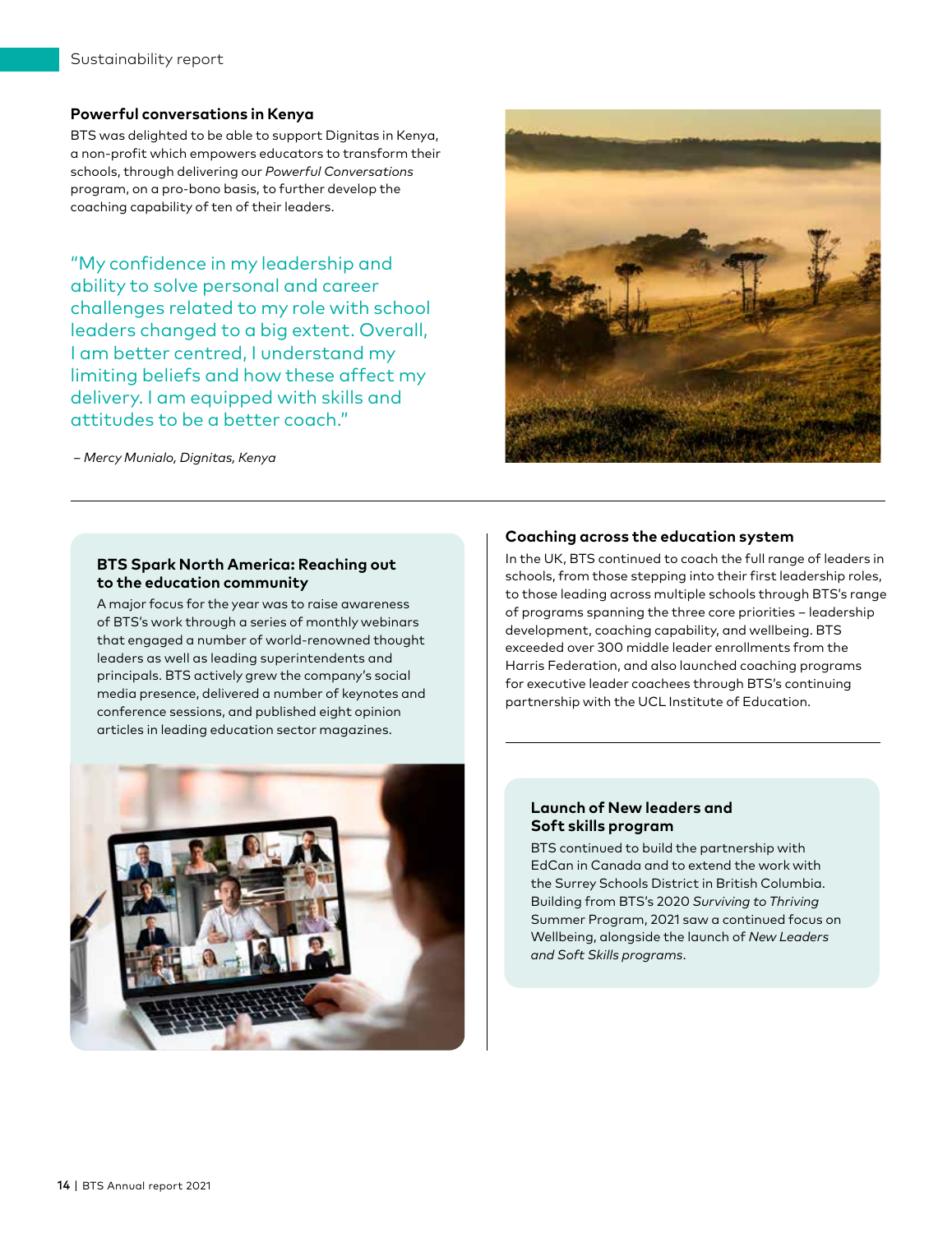# **Auditor's report on the statutory Sustainability report**

To the annual meeting of the shareholders of BTS Group AB, Corp. Reg. No.: 556566-7119

#### **Engagement and responsibilities**

The Board of Directors is responsible for the Sustainability report for 2021 on pages 85–97 and that it has been prepared in accordance with the Swedish Annual Accounts Act.

## **The scope and extent of review**

BTS examination of the statutory Sustainability report has been conducted in accordance with FAR's auditing standard RevR 12 – Auditor's report on statutory Sustainability report. This means that BTS examination of the statutory Sustainability report is different and substantially less in scope than

an audit conducted in accordance with International Standards on Auditing (ISA) and generally accepted auditing in Sweden. BTS believe that the examination provides us with a sufficient basis for BTS opinion.

#### **Opinion**

A Sustainability report has been prepared.

Stockholm, April 22, 2022 Öhrlings PricewaterhouseCoopers AB

Magnus Thorling Authorized Public Accountant